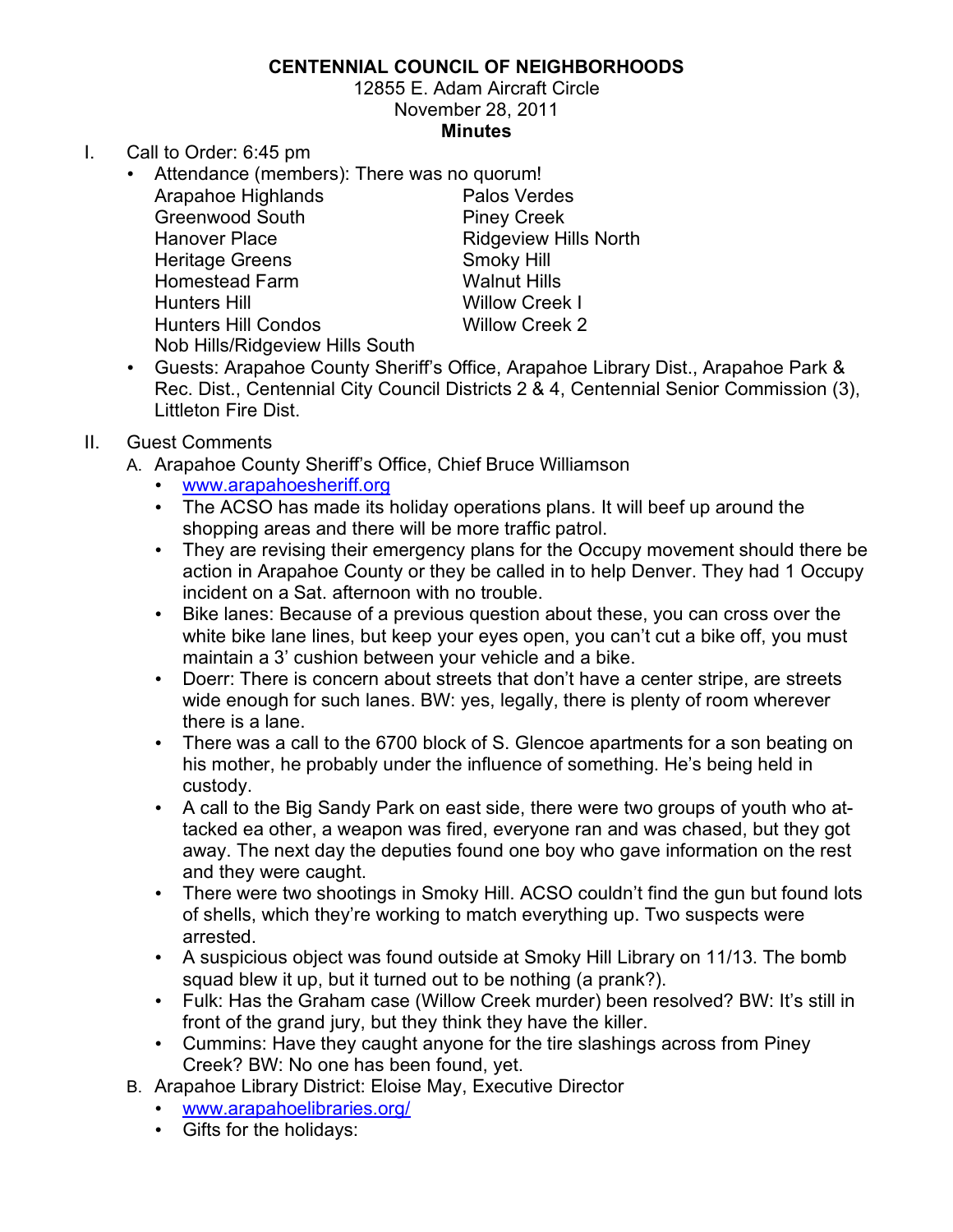- $\circ$  Don't forget the used bookstores in the libraries for gifts.
- $\circ$  If patrons receive eReaders for the holidays this year, we encourage them to take advantage of the District's collection of downloadable eBooks! We have them for Nook, Kindle and iPad.
- The location for finding ebooks on the ALD website is changing, going from "On Demand" to "Downloadables", to include ebooks, audiobooks, music.
- E-books: ALD is training staff to be ready for the surge of users who get e-readers for gifts. Use the "Can't Find It" form to request e-books that you can't find. Penguin will be backing out of the system because of the security.
- ALD is still participating in the Everyday Book Club with Fox31. The book for Dec. is Tabloid City.
- Freegal music service: If the Holidays won't be complete without your favorite seasonal tunes, check out Freegal on the Library District's website. Freegal allows you to download up to three songs per week from the Sony catalog with a library card. The songs are yours to keep!
- Transparent Language Online: If you want to challenge yourself by learning a new language, use this resource. The rapid language learning system features more than 80 different languages. (This is the new name for the old BYKI (Before You Know It), which has been upgraded and renamed.
- There's a survey on the website for music lovers. ALD is looking to change music CD check-outs to one week. Music is too popular and people want the resources. If you check out music, please, answer the survey.
- Because of high theft rates, ALD wanted to go to a "Redbox" type of video checkout system. Haven't been able to get it to work with a library card. ALD has issued a deadline to the provider to get it to work by 12/15 or it's gone.
- Doerr: What about Blu-ray DVDs? EM: We don't have them right now. If people request them, they may come about.
- CenCON gave our annual thank you donation of \$750 to ALD for use of the meeting room when it's normally not available.
- C. Arapahoe Park & Rec. District: Delos Searle
	- www.aprd.org
	- APRD has a Holiday Pass special, \$60 for District (\$80 non-district) for use at Trails facility 11/19-1/14. Price won't change with purchase date, so buy early for most usage.
	- The annual APRD Art & Pottery Sale of pieces by the pottery students will take place 12/3 from 9am – 4pm, at Trails Rec. Center.
	- APRD will offer lifeguard certification, 12/19–23, 9am 5pm, at Trails. It's \$125 District (\$175 non-district) for ages 15 & up. A second session will take place 3/26- 30, same hours. There are some prereqs so check the APRD website. Call Paul Macias, 3/269-8429 for more information.
	- Homeowner planted a garden on park space, in a native area. Plowed the garden out & charging the homeowner.
- D. Fire Districts, Chief John Mullin, Littleton Fire District
	- www.cfpd.org, www.littletongov.org/fire, www.southmetro.org
	- Cunningham Fire: Accolades to Chief Jerry Rhodes. He's been an International Director for the International Assoc. of Fire Chiefs. He never misses a meeting.
	- There was a plane crash at Centennial airport a mile south of the runway. The pilot was checked out and walked away.
	- Budgets for all districts are being wrapped up now.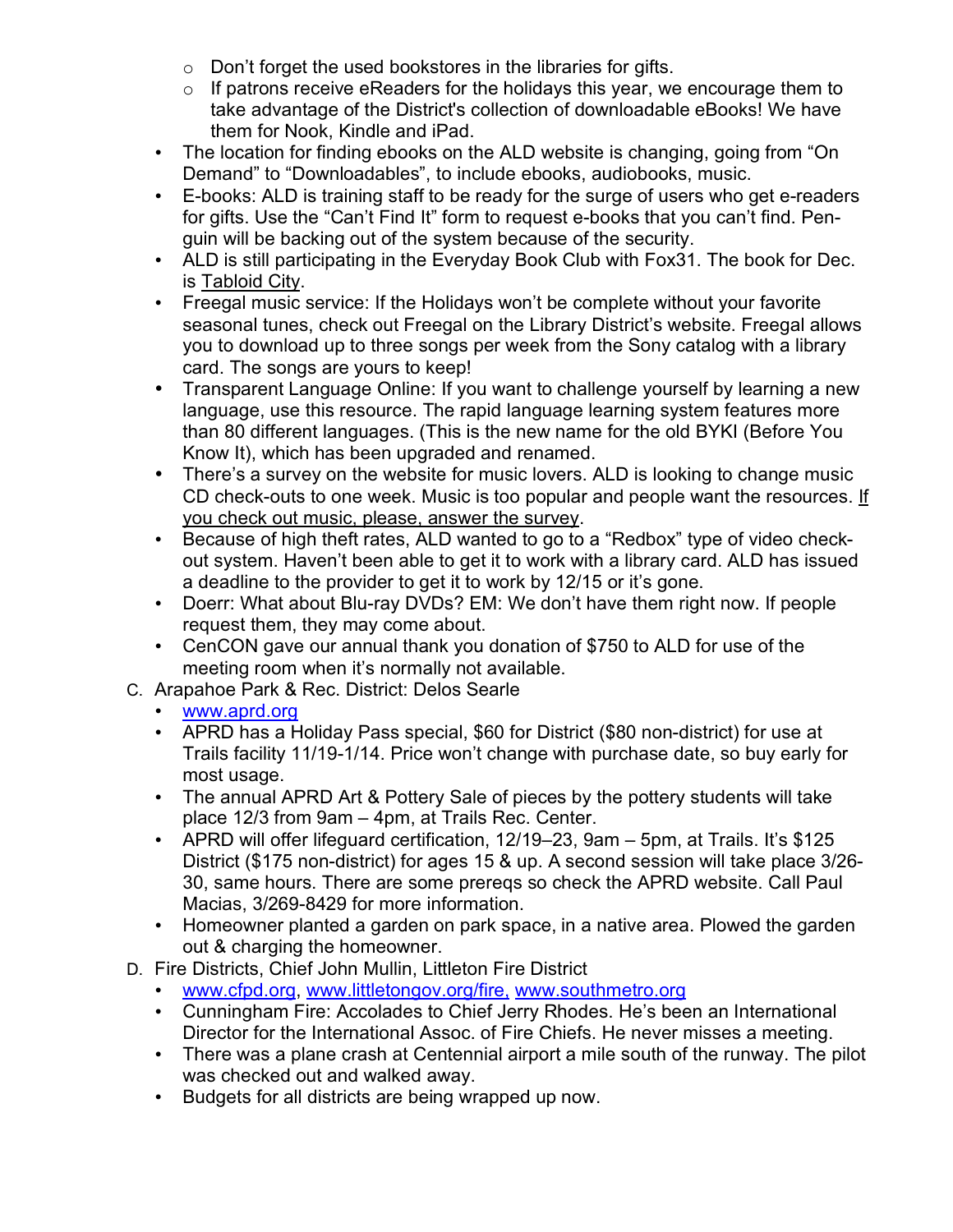- Every fire vehicle has a mobile data terminal for directions, building maps w/exits, and the building fire equipment marked.
- He talked about his call out to the snake fire down Santa Fe Dr.
- There was a dramatic save about three weeks ago. A house on fire collapsed but they were able to save the two close houses on either side.
- Littleton has not put their URL on all the vehicles and the younger fire personnel suggested they add Facebook.
- Most fires in our area are from cooking.
- Gardner: Were there any Black Friday incidents? Mullin: No, none in our area.
- Clayton Moore: Are there any specific safety recommendation from you when one is remodeling a kitchen? Mullin: Yes, make sure to include a 10 lb. dry chemical fire extinguisher.
- Fulk: how do you dispose of a fire extinguisher? Mullin: Bring them to a fire station, we'll use them for training.
- McKenna: How often should you replace an extinguisher? Mullin: You probably don't need to replace them, just tip them upside down once a year to loosen the packed-down chemical.
- E. Cherry Creek Schools No one present.
	- http://cherrycreekschools.org
- F. South Suburban Park & Rec. District: Teresa Cope
	- www.SSPR.org
	- Cope was not present. Cummins read from notes sent.
	- SSPRD is having a special on punch cards from Thanksgiving to the end of the year, 10% off. They're available at all rec. centers. These are also available as gift cards.
	- There will be several Skate with Santa programs at both ice arenas and holiday ice shows. See the website for information. Celebrate with Santa prior Skate with Santa sessions on Sat., Dec 17, 1-4 pm at Family Sports Ice Arena, 6901 S Peoria St. Decorate 3 Cookies & receive a special gift from Santa! For more information, contact AmandaD@sspr.org (303-708-9500, x217) or visit the website. Fee: \$5 per child.
	- SSPRD also has a Holiday Arts & Craft Fair at Goodson Rec. Center on 12/3, 9:30am-4pm.
	- There will also be a pottery sale, 12/12&13, 8am-8pm, at Goodson.
	- A new indoor golf range is now open at the Family Sports Center, 11am-2pm, Nov. –Feb., Mon.-Fri. Must purchase range balls at the Family Sports Center Golf Shop PRIOR to going to the Dome. Use of only limited flight golf balls; 42 Balls- \$5 and 84 Balls- \$8.00
- G. City of Centennial
	- www.centennialcolorado.com
	- Keith Gardner, Council member, District 2
		- o The contractor for the City Manager search has interviewed staff, City Council and public. He will create a pamphlet to be sent out for recruitment by 1/10.
		- o The Council has approved a new RFP for Code Enforcement with CH2M Hill
		- $\circ$  You may have noticed the road work on Arapahoe Rd. by King Soopers. That was warranty work the contractor had to perform as the road was starting to fail.
		- o An RFP for IT services will be going out.
		- o Safe Routes to School has gotten a further grant for Littleton Schools because of support letters garnered from several special districts and the City. It will be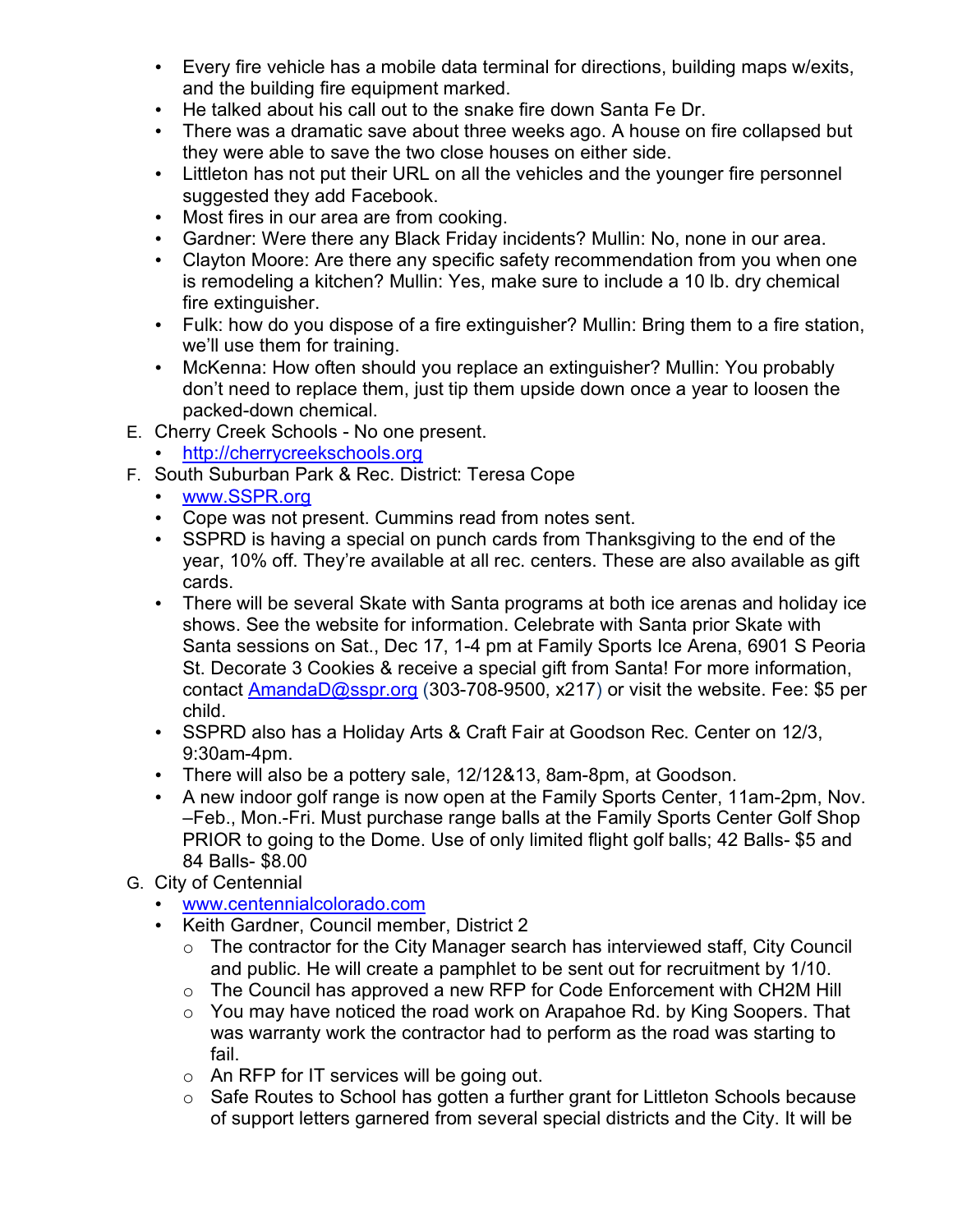used for one school in Centennial and three in Littleton. Last year's grant was for three schools in Centennial and two in Littleton.

- o A new City website should roll out on Fri.
- o Centennial just opened the first Steak 'n Shake in Colorado at Quebec & County Line.
- $\circ$  Construction has started on a new house in FoxRidge where the house burned down several years ago.
- o The Centennial Airport/Neighborhood Noise Roundtable will be putting out noise monitors in areas around the airport near the end of next year.
- Doerr: What is happening to the study area west of I-25 to Yosemite, Arapahoe Rd. to County Line? Weidmann: That area will be part of the next sub-area plan. It's just getting started now. The City will hire a consultant to do the work. Doerr: Don't just ask the homeowners what they want, bring them some ideas with which to work. Weidmann: The RFP for the consultant to work on this plan with the Land Use Committee as the steering committee will be going out shortly. That's the plan.
- Ron Weidmann, Council member, District 4
	- $\circ$  SEMSWA is scoping all of the stormwater pipes in their area and making a plan for some major repairs.
	- $\circ$  He wants to take bike lanes back to City Council to discuss: are they in the right places, are they done right.
	- $\circ$  We're into our 5<sup>th</sup> street sweeping of the year, 8,000 program miles per sweeping. Several CenCON members voiced displeasure with the quality of the work.
	- $\circ$  Centennial Center Park will be open but you may not be on the grass areas until late next year.
	- o On 9 Jan., new City Council members will be sworn in.
- H. Centennial Senior Citizen's Commission, Lynn Goehring, Gail Ploen, Jim Fleenor
	- The Commission has created a questionnaire for neighborhood associations about any services they might provide to seniors in your neighborhood. There is a copy of that questionnaire linked with these minutes. Please, return it to Lynn Goehring by 15 Dec.
	- Gail Ploen and Jim Fleenor are the co-chairs of the Commission.
	- Within 20 years, we'll have doubled the number of seniors in our community; in four years it will increase 20%.
	- In Centennial, a tremendous number of homes aren't fitted for use by seniors because of stairs, doorjambs and other unfriendly conditions. We'll need to figure ways to adjust our homes so seniors don't have to move.
	- Baby boomers are not as financially solvent as the generation just ahead of them.
	- Seniors can be an incredible resource to the community. They are healthier people with time on their hands.
	- One of our goals is to have a senior section on the City website.
- III. HOA Forum: Where CenCON members can share questions and problems
	- Maurer: Ridgeview Hills North just installed a new neighborhood sign in the Arapahoe Rd. right-of-way. They worked with he City to get it placed legally. She thanked Mike Connor, Deputy Dir. of Public Works, for the time he spent working with them.
- IV. CenCON Business
	- A. President's report, Gerry Cummins
		- Cummins mentioned 2 handouts she had brought about Centennial's Home Improvement Program and DORA